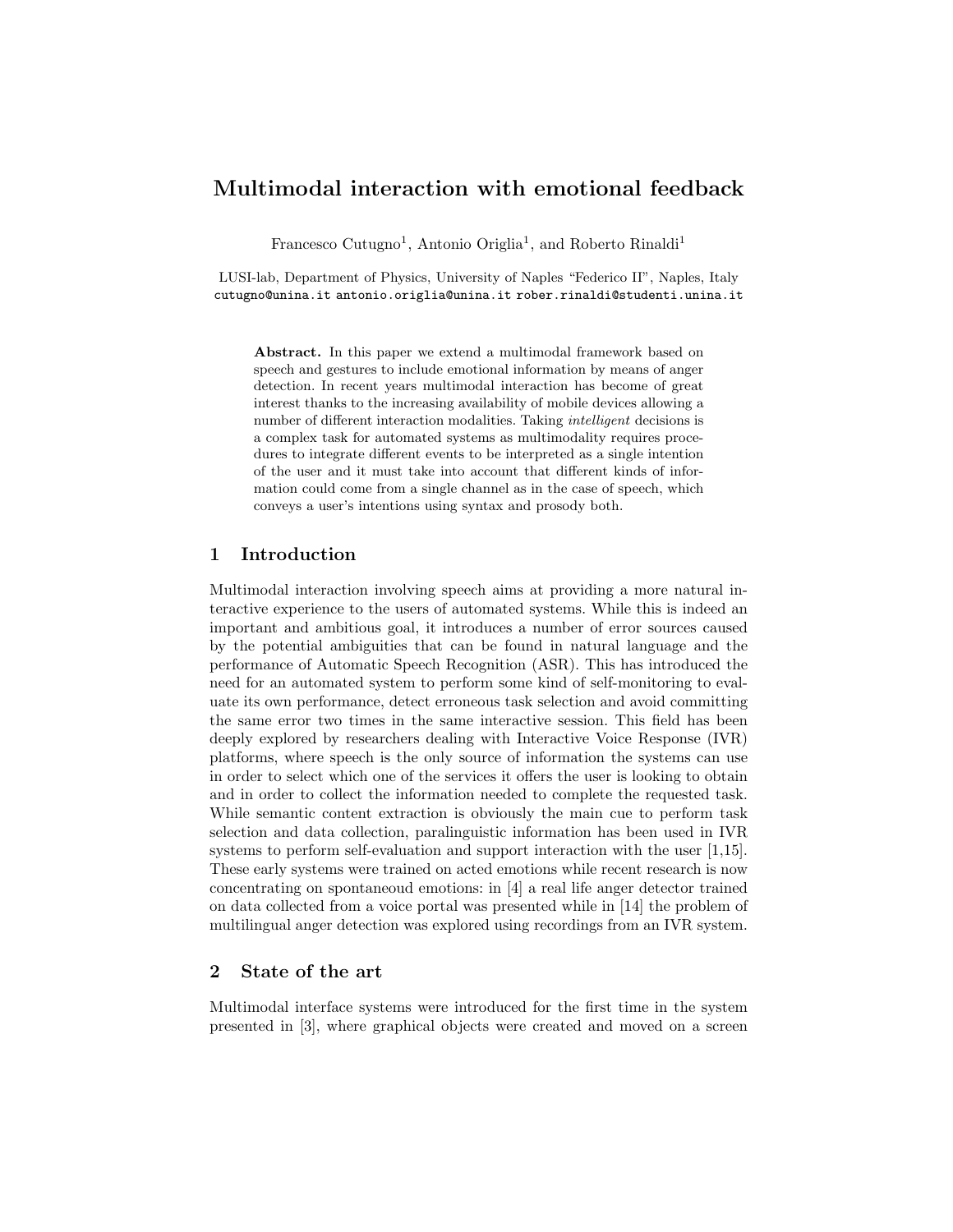using voice recognition and finger pointing. In [5] a set of theoretical guidelines were defined that were named CARE Proprieties (Complementary, Assignment, Redundancy, Equivalence). These properties establish which modes of interaction between users and systems can be implemented and, at the same time, help to formalize relationships among different modalities. The increasing amount of research and practical applications of multimodal interaction systems recently led to the definition of the Synchronized Multimodal User Interaction Modeling Language (SMUIML) [7]: a formal way of representing multimodal interactions. While the possibilities of implementing multimodal information access systems has been explored since when mobile phones started to offer internet based services [16], with the widespread adoption of touch screens on mobile devices, mobile broad band and fast speech recognition, interfaces supporting truly multimodal commands are now available to everyday users. An example is the  $Speak/4it$  local search application [8], where users can use multimodal commands combining speech and gestures to issue mobile search queries. The great interest risen from the possibilities offered by this kind of systems, not only in a mobile environment, soon highlighted the need of formalizing the requirements an automated interactive systems needs to fulfill to be considered multimodal. This problem was addressed by the W3C, which has established a set of requirements, concerning both interaction design [11] and system architecture [2], formalized as proprieties and theoretical standards multimodal architectures

Concerning the use of anger detectors in IVRs, in previous studies [13,15] systems have been usually trained on acted emotions corpora before being deployed on IVR platforms. An exception to this trend is represented by [10], in which a corpus of telephone calls collected from a troubleshooting call-center database was used. In that study, the impact of emotions was shown to be minimal with respect to the use of log-files as the authors observed a uniform distribution of negative emotions over successful and unsuccessful calls. This, however, may be a characteristic of the employed corpus, in which people having problems with a High Speed Internet Provider were calling, and is therefore significantly different from the situation our system deals with, as our target consists of users of a bus stops information service.

#### 3 System architecture

In this paper we extend a pre-existing multimodal framework, running on Android OS, based on speech and gesture to include emotional information by means of a user emotional attitude detector. We merge these concepts in a case study previously presented in [6], in which a querying system for bus stops in the city of Naples was implemented. Users can query the system by speaking and drawing on the touch screen producing requests for bus stops in a given area on the map. In a typical use case the user asks: "Please show me the bus stops of C6 line in this area" drawing a circle on a map on the screen while speaking.

The user can draw lines and circles on a map aiming at selecting a precise geographic area of interest concerning public transportation. In addition the user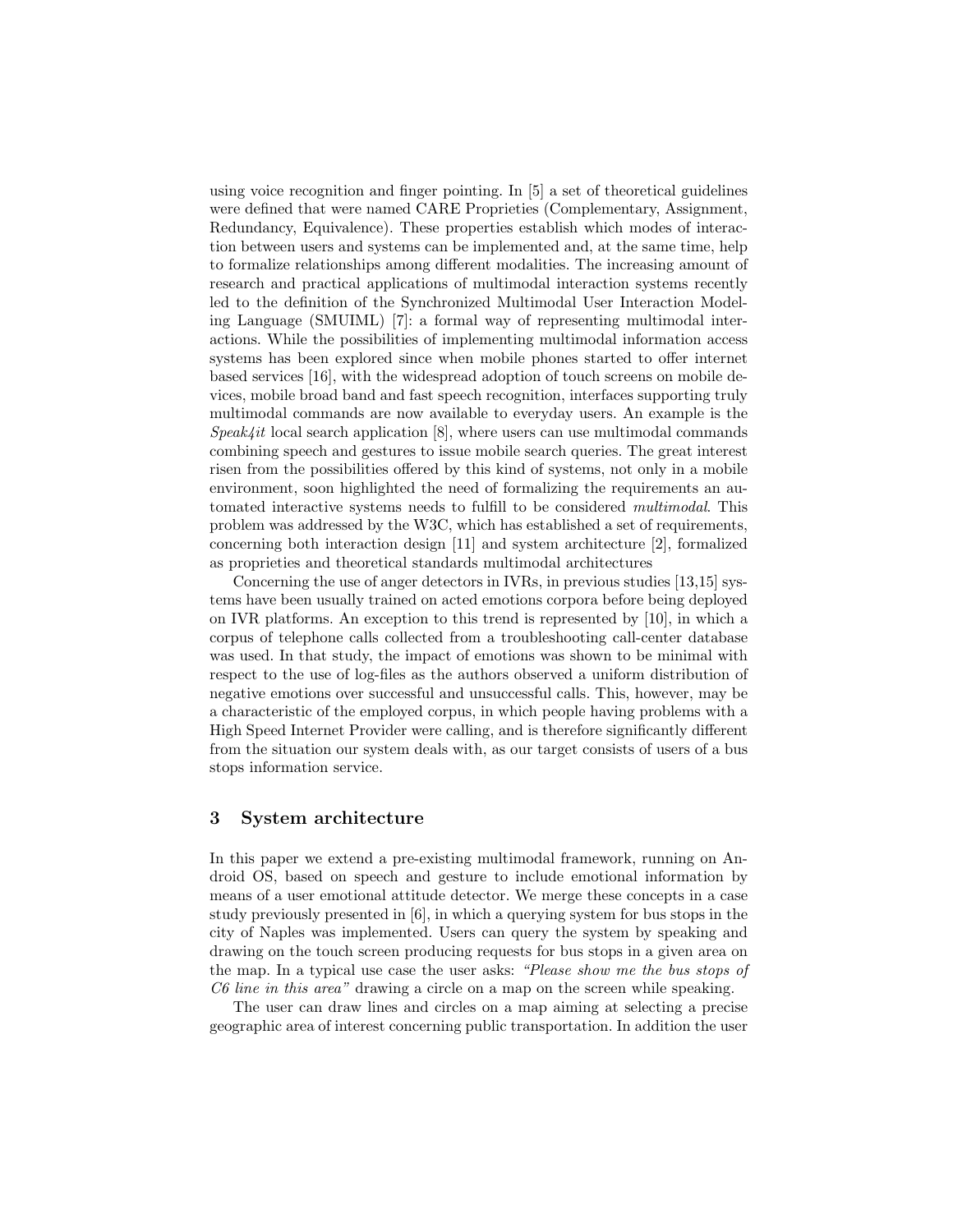can hold her finger for some second on a precise point on the map in order to select a small rectangular default area on the map with the same purposes. At the same time, speech integrates the touch gesture to complete the command. This way, users can ask for a particular bus line or timetable (using speech) in a given geographic area (using touch), as shown in Figure 1.

For details concerning the general architecture, we refer the reader to [6]. In the present system, the audio signal is considered as twin input: the first one connected to the linguistic content itself obtained by means of an ASR process and a subsequent string parsing process that generates a Command table structurally incomplete as more data are needed in correspondence with the missing geographical data completing the user request; the latter goes to an emotional attitude classifier (details will be presented in the next section) returning the anger level characterizing the utterance produced by the user.



Fig. 1. System architecture: interaction example

The semantic interpreter collects the inputs from parsed ASR and from touch/geographical modules and attempts an answer using the freely available Drools (http://www.jboss.org/drools) rule engine while anger detection is used to launch backup strategies if the transaction does not succeed and the user is unsatisfied by the service as shown in Figure 2.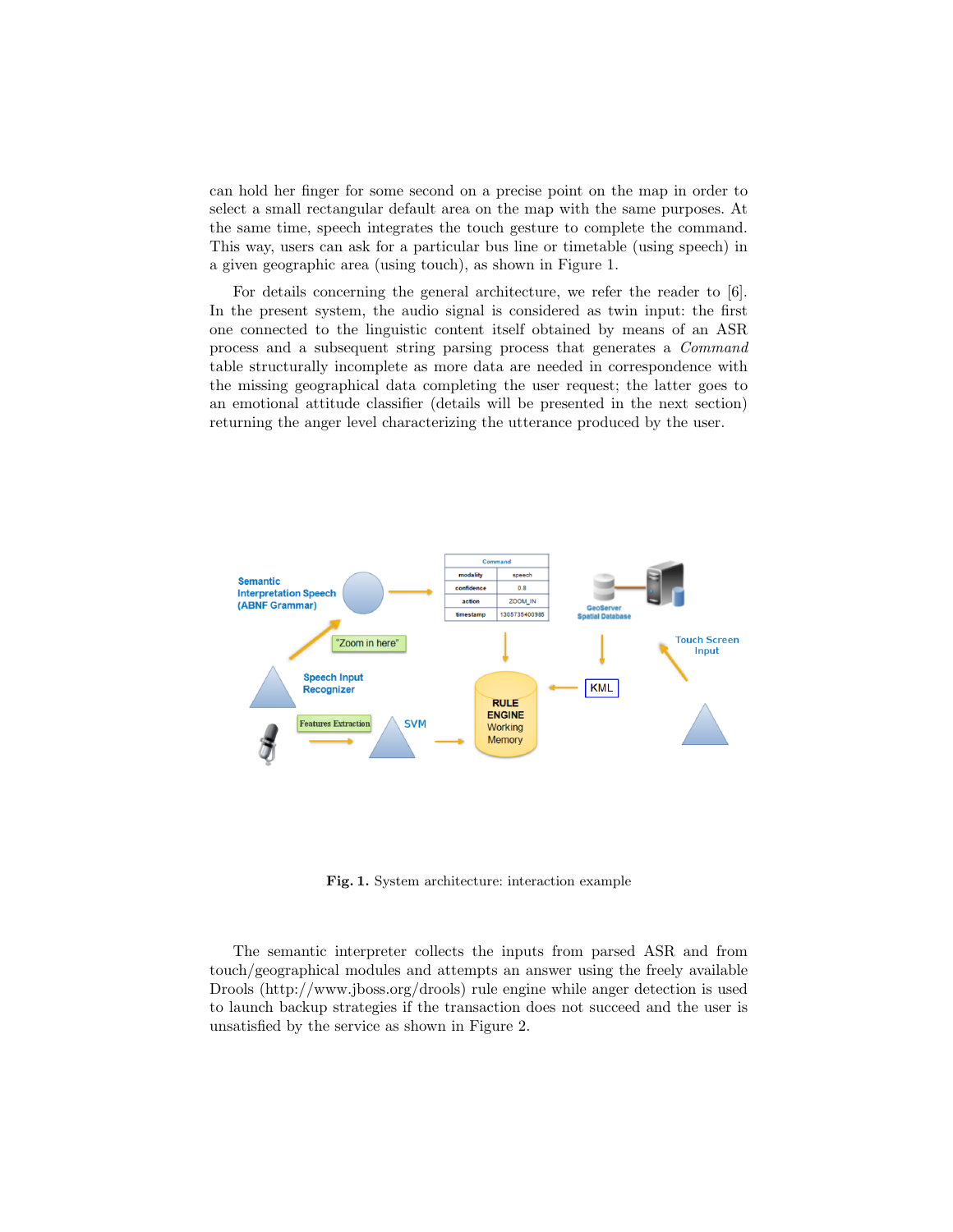

Fig. 2. Screenshots of a multimodal interactive system on a mobile device. In 2a an example of a combined speech and gesture based interaction. Given the utterance "Tell me about the stops of the 191 line  $\#$  id\_speech\_xyz - here -  $\#$ " and the co-occurring gesture command  $\#$  id\_gesture\_xyz - drawCircle  $\#$ , points corresponding to bus stops of the 191 line are drawn in the area of interest. In 2b a popup menu is used as backup strategy when the transaction fails and the user is getting angry.

## 4 Emotion recognition module

Automatic emotion recognition is a research topic that has been gaining attention in the last years because of the additional information it brings into automatic systems about the users' state of mind. While there are a number of applications and representations of emotions in the literature, one that has found application in IVR systems is anger detection. Capturing a negative state of the speaker during the interaction is an information that has been exploited in the past, for example, in automated call centers to forward the call to a human agent. Anger detection is usually based on the response given by an automatic classifier on the basis of acoustic features extracted from a received utterance. Features extraction and classification methods for emotions are active research areas: in this work, we use a syllable-based features extraction method and a Support Vector Machine (SVM) to perform the automatic classification of an utterance into two classes: Neutral and Angry. The anger detection module is trained on a subpart of the  $\epsilon$ motion corpus [9] containing 400 angry and neutral speech recordings in Italian, German, French and English.

First, the recorded utterance is segmented into syllables. This is done by applying the automatic segmentation algorithm presented in [12]. Next, data are extracted from syllable nuclei, estimated by the -3db band of the energy peak associated with each automatically detected syllable. Syllable nuclei, being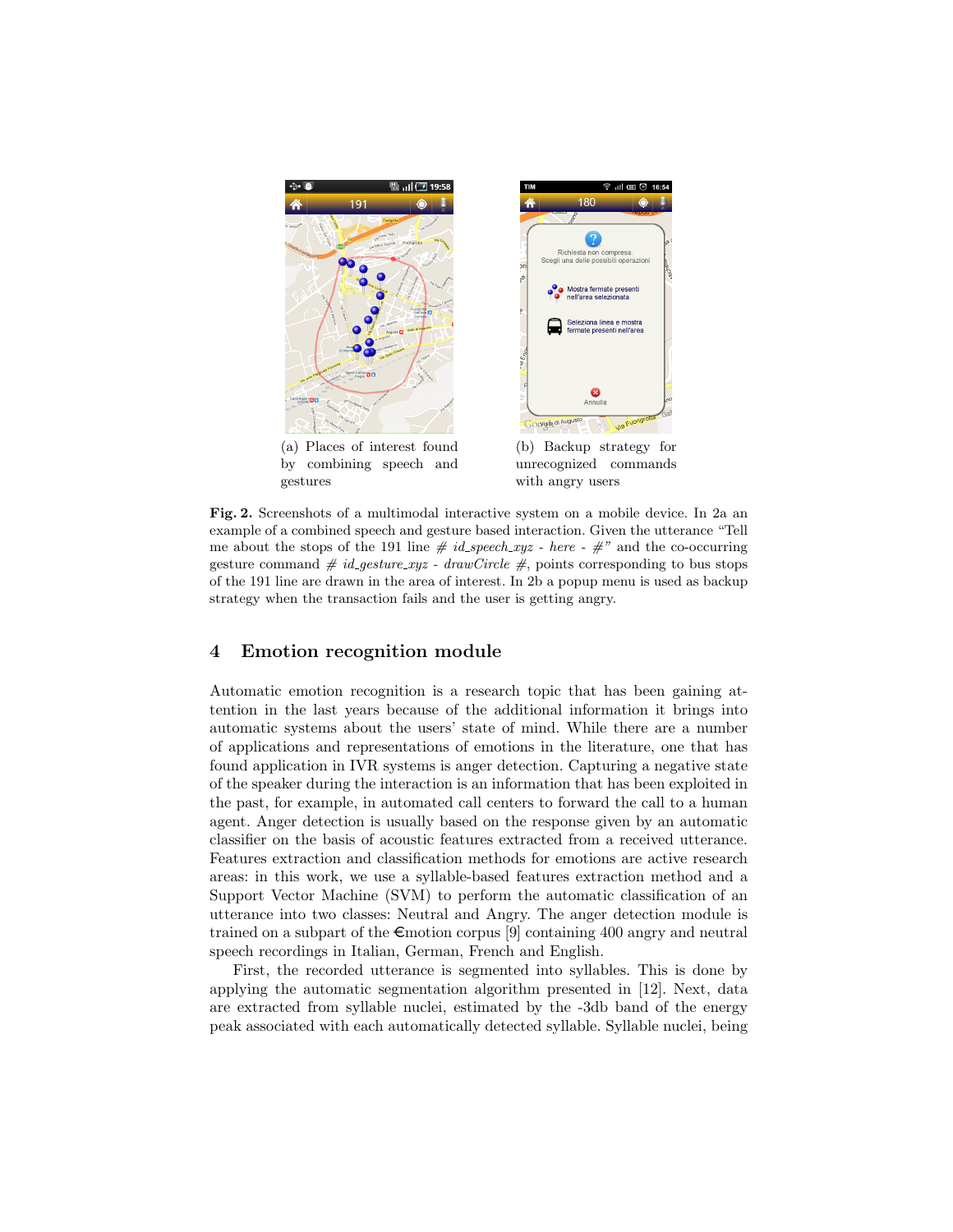stable spectral areas containing vowel sounds, contain more reliable information regarding the distribution of the energy among the frequencies as it was intended by the speaker. Specific spectral measurements like the spectral centroid, moreover, do make sense inside syllable nuclei only. To improve the reliability of the extracted measures, only syllable nuclei at least 80ms long were analyzed. An example of automatic syllable nuclei detection is shown in Figure 3.



Fig. 3. Automatic detection of syllable nuclei. On the first level, the spectrogram of a speech utterance is shown. On the second one, the energy profile is reported while on the third one automatically detected syllable nuclei incipits (I) and offsets (O) are shown. Voiced areas of spectral stability are used to extract cleaner features.

From each nucleus we extract the following features: mean pitch (perceived fundamental frequency), *spectral centroid* (mean of the frequencies in the spectrum weighted by their magnitude) and energy.

To produce the final features set, global statistics were computed over the feature vectors extracted from each syllable. Mean and standard deviation were included for each feature while the maximum value was introduced for energy only. An SVM was trained and tested on the features extracted from the  $\epsilon$ motion corpus. The F-measure obtained in a 10-fold cross validation test was 90.5%.

# 5 Discussion

The proposed system is presently still under development so its usability has not yet been completely assessed. The multimodal interaction front-end presented in [6], here integrated with the anger detection module, will be tested in the next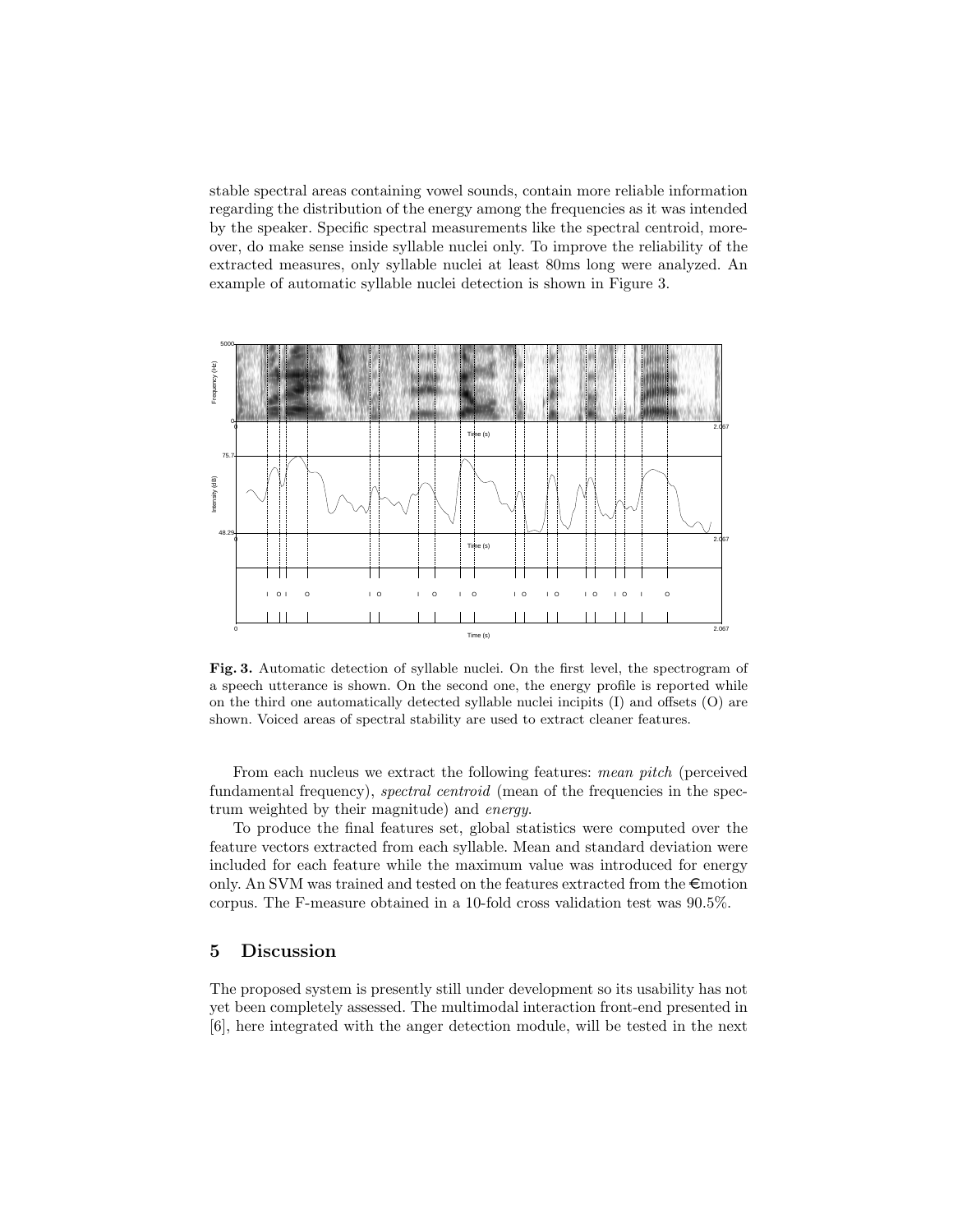future in order to validate both the accuracy of the approach in real conditions of use and the user acceptability and satisfaction. This will be done by means of both an objective and a subjective analysis. The former evaluation will be based on a background software module able to producing log-files containing all the details of the interaction session (time of interaction, number of touches on the pad, length of the speech utterance, etc.), in an evaluation release of the application the user will be requested a-posteriori to verify:

- if the ASR worked properly;
- if the request was correctly recognized and executed.

The analysis of the data collected in this way will be put in relation with those coming from a subjective investigation based on a questionnaire proposed to a further set of users (different from those involved in the former analysis) in order to estimate the subjective acceptability and the degree of satisfaction for the proposed application.

For what it concerns the data on which the Support Vector Machine classifier is trained, while we are currently using a corpus of acted emotions, we plan to use the recordings coming from the tests the system will undergo. We expect this will improve performance as the system will be retrained to work in final deployment conditions. The classifier will therefore be adapted to real-life conditions both in terms on spontaneous emotional display and in terms of recording environment as new recordings will include telephonic microphones quality and background noise.

Differently from what stated in [10], where the telephonic domain and the nature of the interaction did not encourage the introduction of an anger detection system in order to reduce the amount of hang-ups during dialogues, we believe that the mobile device domain will take advantage by the addition of an emotional state recognizer. In the case of apps for mobile devices requirements are different from those observed during telephonic dialogues and, provided that the Human-Computer Interface is well designed and correctly engineered, it is not really expected that the user closes the app before obtaining the required service. In this view, anger detection must be seen as a further effort made by the designer to convince users not to give up and close the app before reaching their goals.

#### 6 Conclusions

We have presented a framework to design and implement multimodal interfaces with relatively little effort. As far as we know, anger detection and, in general, emotional feedback has not been taken into account in mobile applications before. The case study we presented shows a mobile application integrating speech recognition, anger detection and gesture analysis to implement a bus stops querying system. A basic release of the presented system, without speech and multimodal system is presently available on the Google Market (https://play.google.com/store/apps/details?id=it.unina.lab.citybusnapoli) and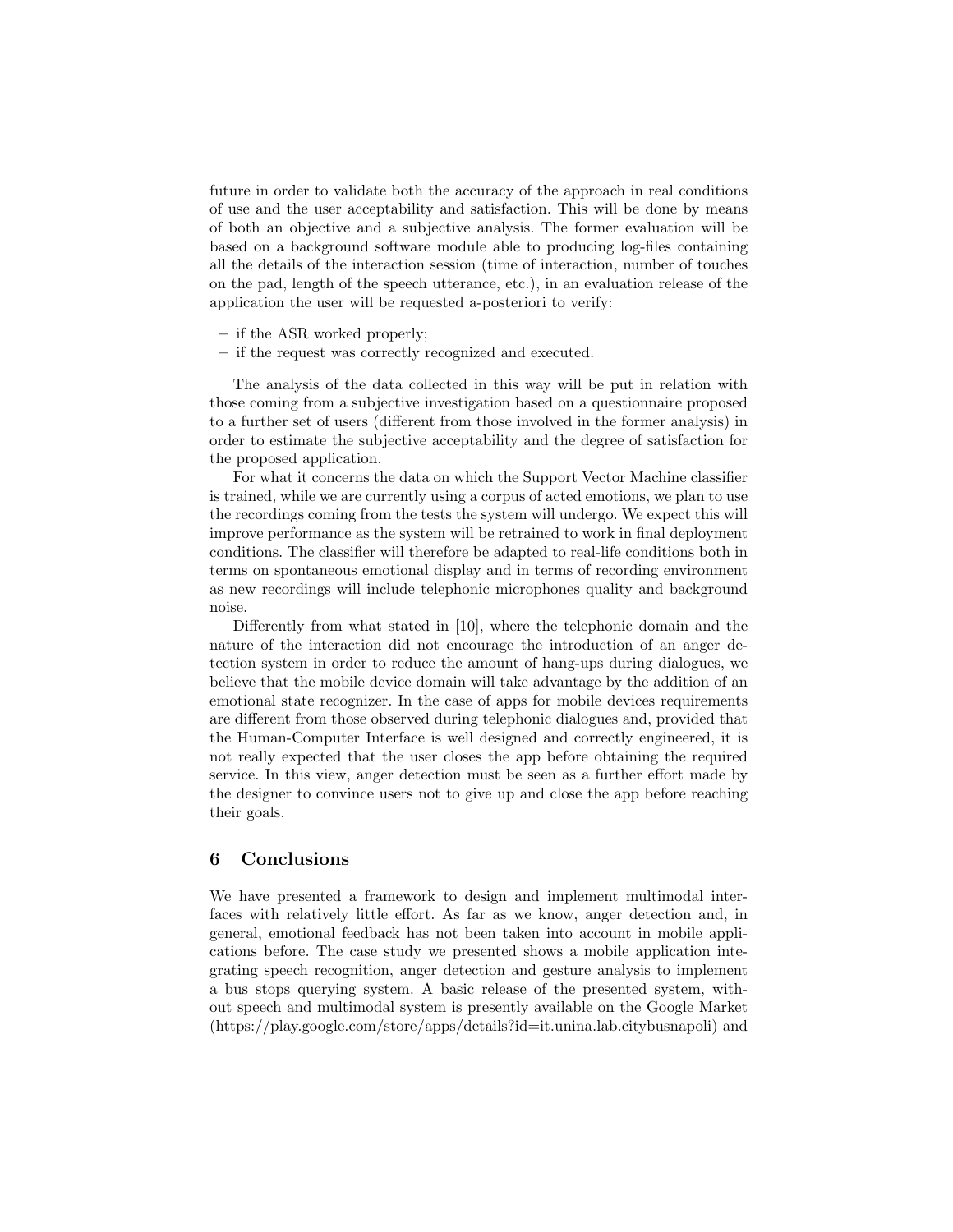received excellent user reviews and more than 2600 downloads (April 2012), we consider this as a very effective usability test. Multimodal without emotive feedback is also being tested for usability by means of a subjective procedure, we are now undergoing formal testing of the complete system in order to verify its usability and its stability.

## Acknowledgements

We would like to thank Vincenzo Galatà for providing the speech recordings from the yet unpublished multilingual emotional speech corpus €motion we used in our experiments. We would also like to thank Antonio Caso for assisting during the extension of the original framework to include the emotional module.

#### References

- 1. Ang, J., Dhillon, R., Krupski, A., Shriberg, E.and Stolcke, A.: Prosody-based automatic detection of annoyance and frustration in human-computer dialog. In: Proc. of of ICSLP. pp. 2037–2040 (2002)
- 2. Bodell, M., Dahl, D., Kliche, I., Larson, J., Tumuluri, R., Yudkowsky, M., Selvaraj, M., Porter, B., Raggett, D., Raman, T., Wahbe, A.: Multimodal architectures and interfaces (2011), http://www.w3.org/TR/mmi-arch/
- 3. Bolt, R.A.: "Put-that-there": Voice and gesture at the graphics interface. SIG-GRAPH Comput. Graph. 14(3), 262–270 (1980)
- 4. Burkhardt, F., Polzehl, T., Stegmann, J., Metze, F., Huber, R.: Detecting real life anger. In: Proc. of ICASSP. pp. 4761–4764 (2009)
- 5. Coutaz, J., Nigay, L., Salber, D., Blandford, A., May, J., Young, R.M.: Four easy pieces for assessing the usability of multimodal interaction: the care properties. In: Proc. of INTERACT. pp. 115–120 (1995)
- 6. Cutugno, F., Leano, V.A., Mignini, G., Rinaldi, R.: Multimodal framework for mobile interaction. In: Proc. of AVI. pp. 197–203 (2012)
- 7. Dumas, B., Lalanne, D., Ingold, R.: Description languages for multimodal interaction: A set of guidelines and its illustration with SMUIML. Journal on Multimodal User Interfaces 3(3), 237–247 (2010)
- 8. Ehlen, P., Johnston, M.: Multimodal local search in speak4it. In: Proc. of IUI. pp. 435–436 (2011)
- 9. Galat`a, V.: Production and perception of vocal emotions: a cross-linguistic and cross-cultural study, PhD Thesis - University of Calabria, Italy
- 10. Herm, O., Schmitt, A., Liscombe, J.: When calls go wrong: How to detect problematic calls based on log-files and emotions. In: Proc. of Interspeech. pp. 463–466 (2008)
- 11. Larson, J.A., Raman, T.V., Raggett, D., Bodell, M., Johnston, M., Kumar, S., Potter, S., Waters, K.: W3C multimodal interaction framework (2003), http://www.w3.org/TR/mmi-framework/
- 12. Petrillo, M., Cutugno, F.: A syllable segmentation algorithm for english and italian. In: Proc. of Eurospeech. pp. 2913–2916 (2003)
- 13. Petrushin, V.: Emotion in speech: Recognition and application to call centers. In: Proc. of ANNE [Online] (1999)